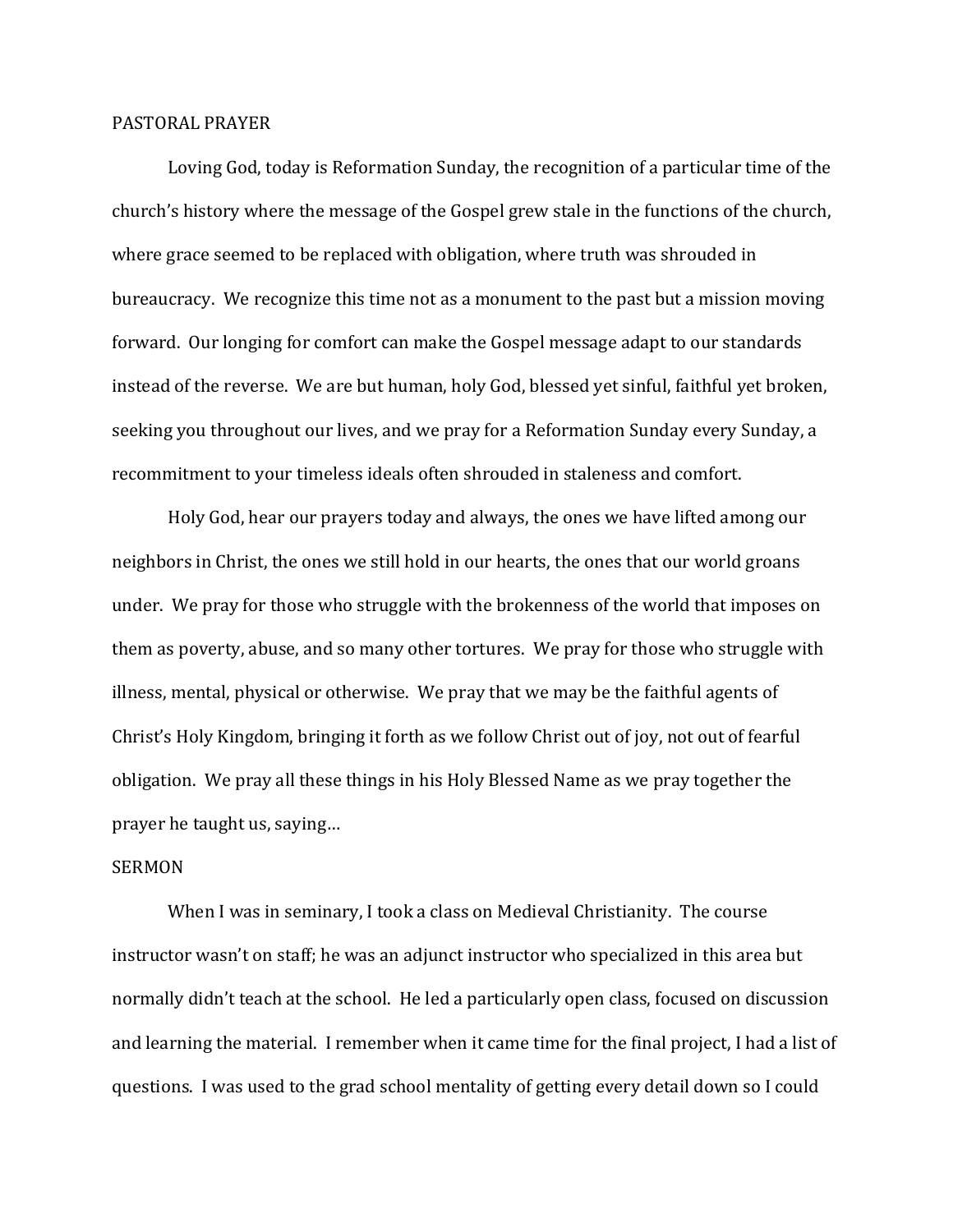get the best possible grade. When we had our conversation, he made a joke about the requirements, making it seem more strict than the directions stated. When I started writing furiously, he stopped me and said, "Geez, don't worry. It's only a project. Do the best you can and learn the most you can, and you'll get a good grade."

Needless to say, I was floored. I wasn't used to this style. The final project to him was a means to an end: just learn more about the topic and to be a well-informed scholar of Christian history. I was used to something far more stringent; you usually had a list of requirements and responsibilities. You wanted to write everything the best you could to get the best grade. This instructor wasn't interested in us getting good grades; he just wanted the best effort possible, and made the grade a secondary concern. This opened up a world of grace to me, grace that we need.

It's a time old debate: the mix between obligation and freedom. Sometimes it's only a show; you can be "volunteered" to do something, or "voluntold." But what is it like in the church? Are you here because you were "voluntold?" Are we called to a spirit of obligation and obedience? Do we fear God out of the mentality that God is bigger than us and can lay the smack down if we do not obey? Do we fear that if we don't do what God wants, then we will be punished? Or are we called to a different spirit, a spirit of faithful following and care? It's the question that fueled the uprising in the Reformation, and it's just as relevant today as it was then.

We know a little bit about the Reformation, the birth of Protestantism, but it's always important to go back and rediscover what made it important. Let's face it, every now and then the church needs time to reorient to the faithful words of scripture and good theology, and this was it. It started with a regular Catholic monk named Martin Luther. He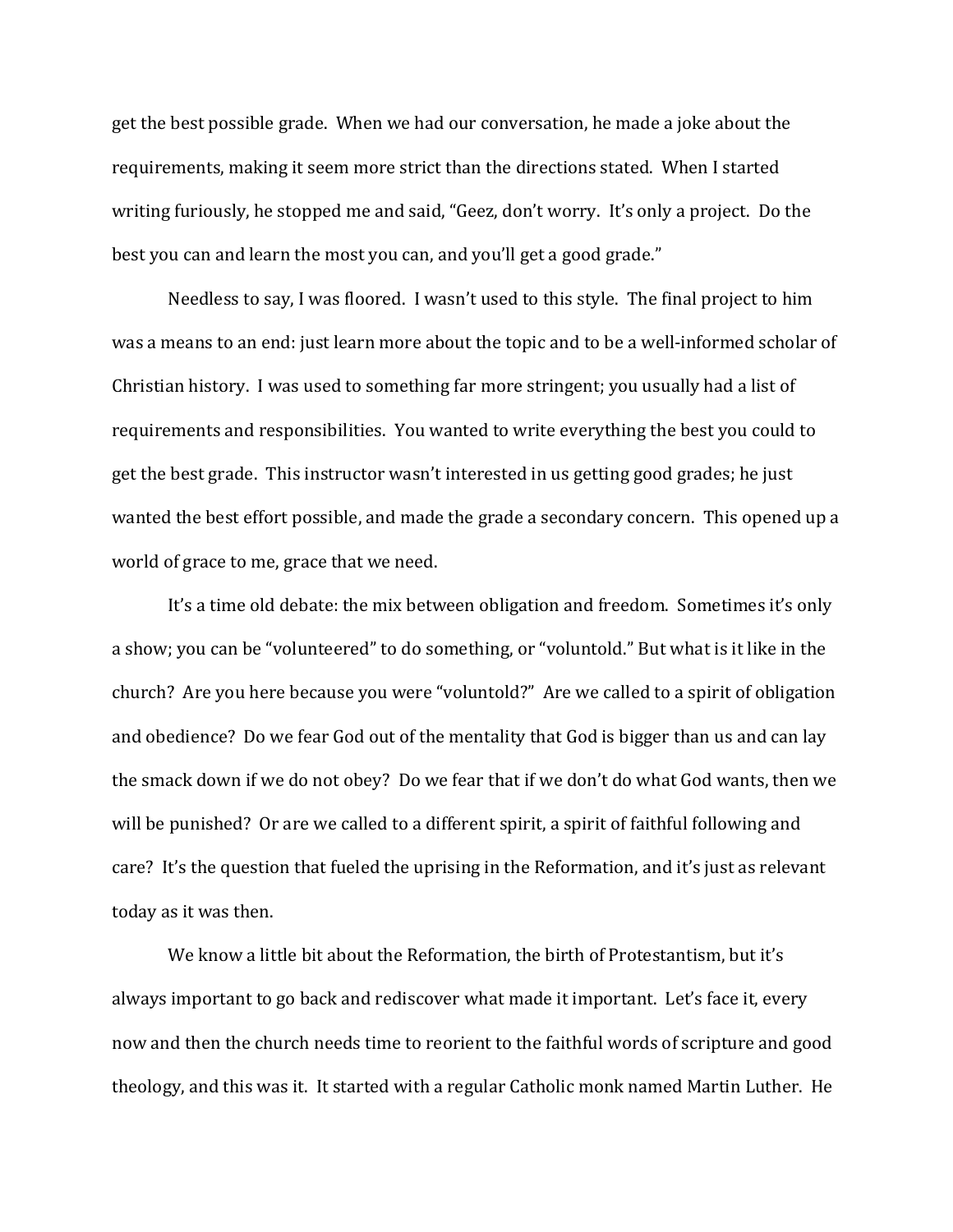was a unique individual who read his scriptures and did his studies as he should. However, one day, as rumor has it, Martin Luther had a flash of insight in the same place where most of us do our legendary thinking: on the toilet. Good ol' Marty rediscovered an important facet of the scriptures, lost in history: we are saved by God's grace, not the work of our own hands. This prompted him to write his 95 Theses explaining his theological differences with the Catholic Church and posted them for all God's people to see. He was excommunicated, removed from Catholic fellowship, and thus began the Reformation that allows us to sit here in God's house today. It was about a twist of theology that reminds us what service to God looks like, and it begins with how we relate to our Creator and what our Creator calls us to do. And it starts with how we see our God and what that means.

We are called to "fear God." "Fear of God" is an expression used a lot in scripture, and it's easy to get confused on what it means. It sounds so very punitive, that God is the almighty parent that knows all, sees all, and punishes much. But I don't think that's the wisdom of what is being said. Sure, God knows all and sees all, but is God looking down us with that cosmic clipboard, making checks on the "Good" and "Bad" columns? Is God watching us at all times knowing if you are doing good in your life or messing it all up, affecting the rewards we get at the end? No. I am not describing God. In fact, I just described Santa Claus. "He knows when you are sleeping, he knows when you're awake, he knows if you've been bad or good, so be good for goodness sake!" It's not like that with God. The God we serve, the Gospel we proclaim is not rewards and punishments; it's grace with accountability, and there's a clear difference.

Think about it this way, and before you take it too far, let me explain. Let fear of God be like…fear of spouse or fear of your best friend. Yep, I'm going to explain. When you love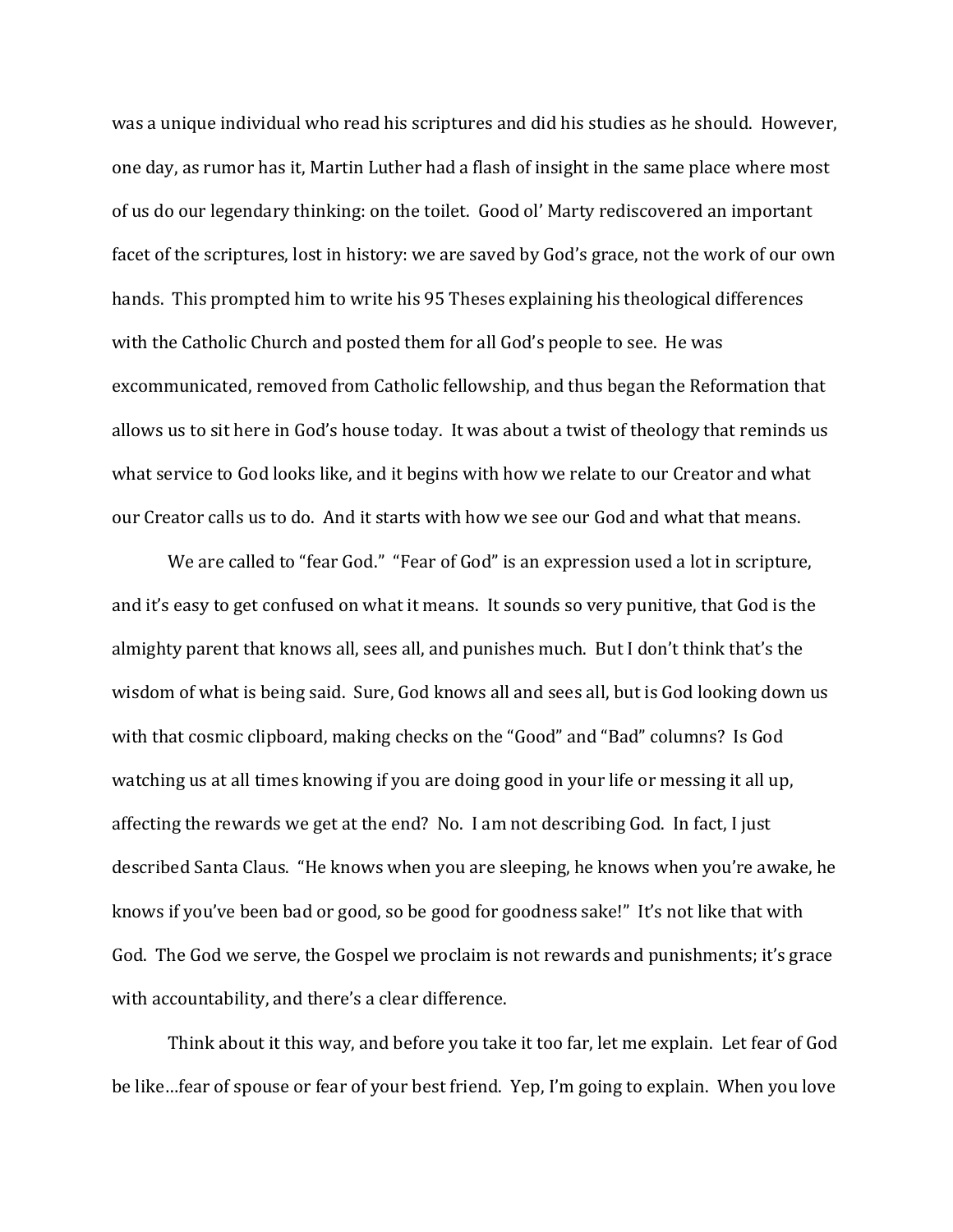another person, when you truly care for them and wish their best well being, they become someone you want to please. You want them beside you at every point, and you want to make them happy and joyful. You want them to be proud of you, to be excited for you in the good times of life, to cry with you in the worst times of life. Ultimately, you never want to disappoint them. To disappoint them is its own personal kind of torture, because it's a personal defeat. You feel bad because your love for the other has driven you to please them, to care for them as they have cared for you. This is the joyful obedience God calls us towards: service because we want to, not because we are fearful not to.

Jesus says in the Gospel of John that he now calls us friends, not servants, because servants do not know what the Master is doing. We are friends of Christ, and when you think about that kind of friendship, it's the same way. We long not do disappoint our Lord because it is painful to think about disappointing him. We long to serve because we want to, because it brings us joy to do so. It's no longer bound in lawfulness and punitive sanctions. As Romans tells us today, the Law does not justify. It's not about fearful obedience and obligation. It's about the spirit of free service, service so devoted to our Lord. It's not because we fear him out of fearfulness of punishment but desire to please God out of our deepest love for God.

As you may know, my wife and I are raising our third guide dog puppy, Willoughby. It's not an easy thing, raising a puppy for such an important calling. It takes a lot of work, and even then, half of them just aren't suited for the job. They might not grasp an important piece of training. They might have a fear that prevents them from doing what they need to do or just have a personality not suited for the task. We are learning new things and new means of teaching at every turn, but the key behind the training is you have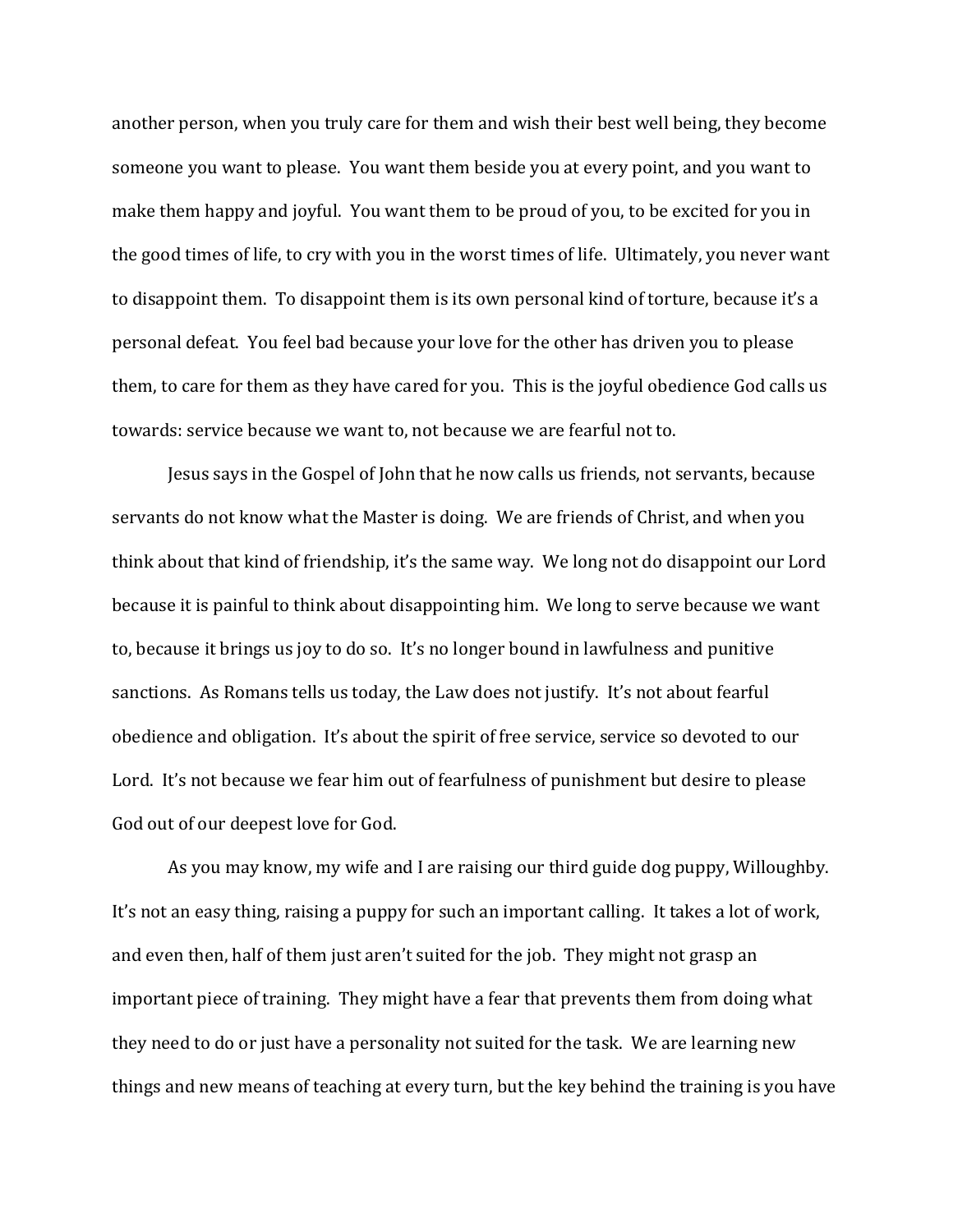to make them *want* do what they need to do. It has to be a very trusting relationship. For example, lying on their back. To a dog, an animal with an strong natural instinct, this is a vulnerable position. It leaves them open to attack or injury. But it's something they have to do with a blind person. So, you have to convince them it's a safe thing to do. If you force them to lie on their back, they won't just not do it. They will fight back because you are a threat. Animal instincts take over. So, one has to show the dog over time that you are safe, you will take care of them. It's not about to imposing your will on the dog but teaching him or her that the right thing to do is the most rewarding and, well, fun thing to do. The key with these dogs is that it's not about punishment. You nurture them with positivity along the way, and they will be your friend for life. If they violate the appropriate boundaries you set out, they get something positive taken away, like your attention. To these packoriented animals, yeah, that hurts.

To some this may sound too fluffy, too easy, too much lacking teeth, but that's really the means of the Gospel. God calls us to a spirit of freedom, a spirit of willingness, not a spirit of imposed obedience. That was the spirit of the Law, the spirit that Christ abolished. That's also the point of this passage from Romans: the point of the law is not gone, just how we relate to it. Christ said he came to fulfill the law, not to bring it to destruction. The spirit, though, has changed. God calls us to follow because we want to follow, not because we are too fearful not to follow. If you think about it, it's the way we want to be related to. We want to know we are loved and cared for, that we can trust instead of enforced upon. We are indeed freed for joyful service, we are able to do the job because we want to, because we trust the one in charge more than fearing the punishment. That is the heart of the Gospel of Freedom, the Gospel we follow in joyful love, not in the anxiety of fear.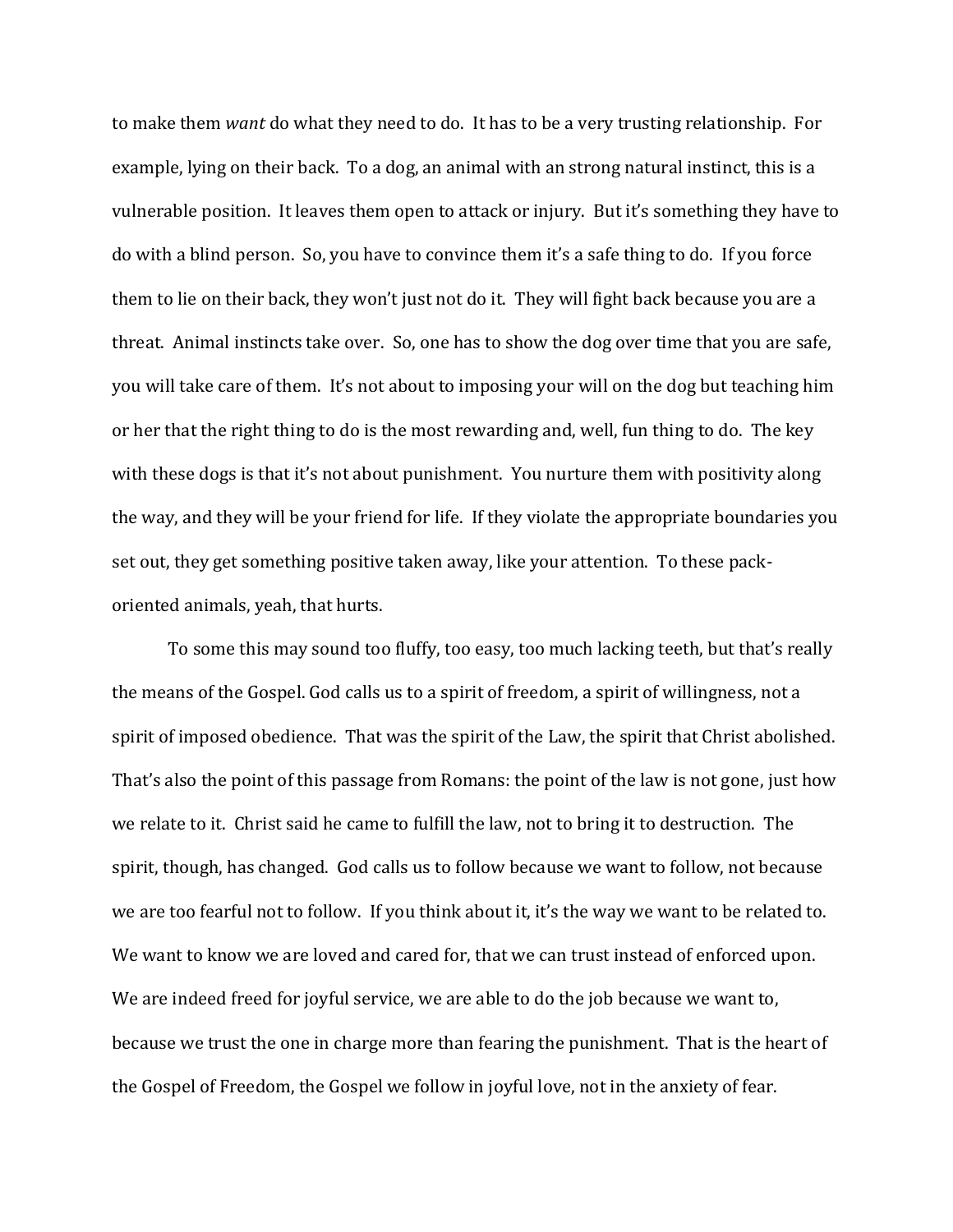This, after all, is Reformation Sunday. We remember on this day the act of the pastor Martin Luther so many, many years ago, renewing the call of grace in a punitive world. Perhaps we are in the midst of a new Reformation. We are in a world that hears Christianity telling people what to do and where to go. We are in a world where people hear "Christianity" and it sounds like rule-following and moralistic nit-picking. It sounds like parents telling kids what to do instead of helping them find their way in a complicated world. But this isn't the way of Christ. This isn't faithful service; it's directive. Instead, we need a new period of grace with accountability. The world needs reminding that the Gospel of Jesus Christ is about grace that calls people to faithful lives, not the binding law dictating right action. It's not about coming to church alone but living that Gospel life outside of the church that makes people want to come in and see what it's all about. The world needs reminding that Christ is with us, God goes with us, the Spirit directs us in faithfulness, but sometimes our humanity gets in the way. That says nothing about the importance of the church in our age. We are just as important as ever, and maybe we need that time of Reformation to come back to the ideals that made it all worthwhile. It's not punitive rule following. It's not fluff saying that everything will always be all right in this life when we follow Christ. It is about life having meaning that transcends our daily tasks, that gives meaning to how we interact with each other and the greater work we do in the world under the banner of the Gospel.

We are never exempt from the question, so I'll ask it to you now. Where do you need a reformation in your life? Is it something small or something that can lead to a bigger question? Is it a bad habit or is it something you just need to let go of? Is it anger that brings you down? What is getting in the way of the Gospel life? The assignment is before